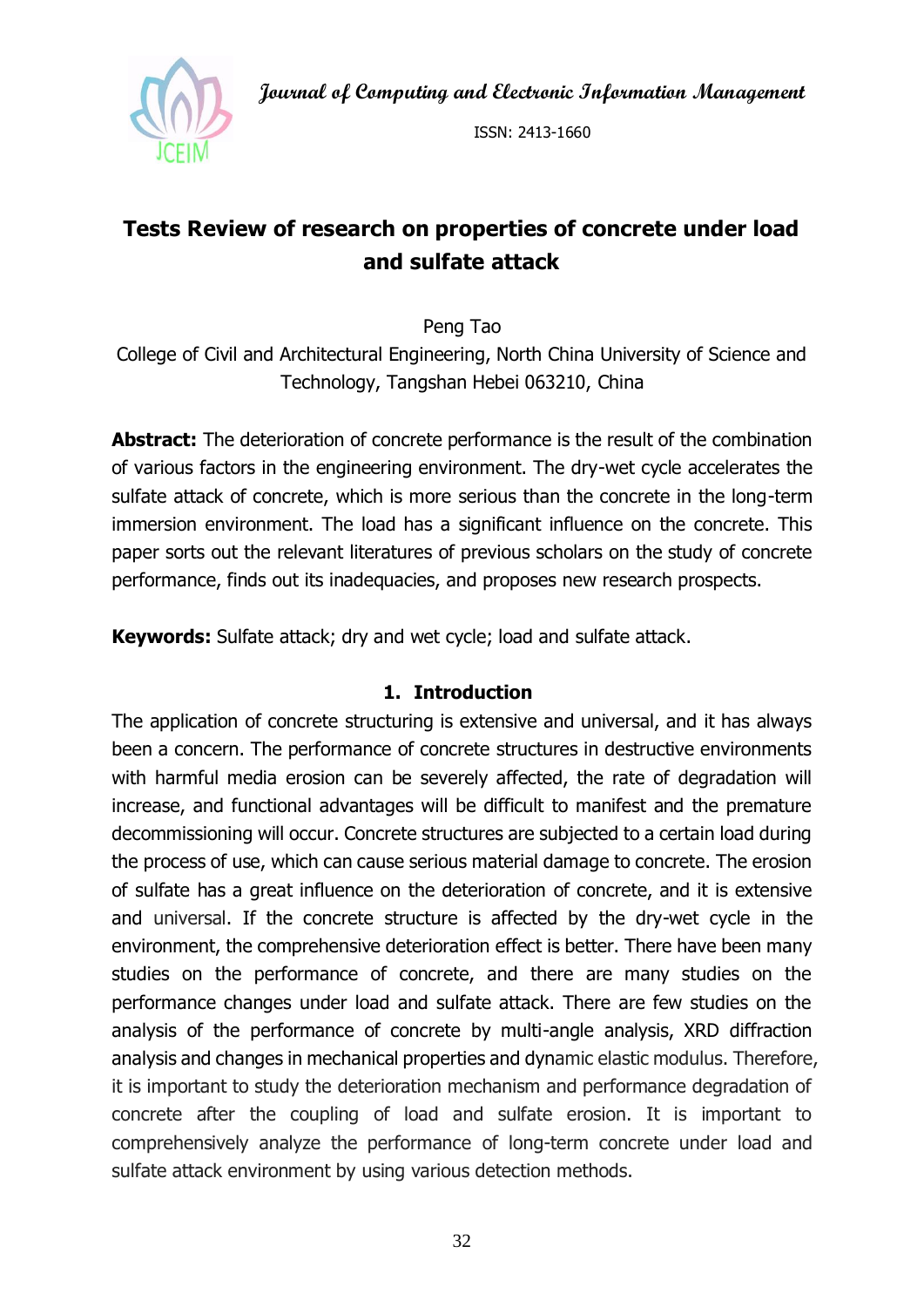### **2. Effect of sulfate attack on concrete performance**

In the humid environment with sea, sulfate erosion as a common environmental factor has a great negative impact on the basic mechanical properties of concrete structures. Michalis [1] (1892) found needle-like crystals called ettringite in concrete after being subjected to sulfate attack. Biczok [2] found that the difference in the concentration of Na2SO4 solution makes the products after erosion very different. The lower and upper limits of the product are determined by the  $SO<sub>4</sub><sup>2</sup>$  concentration of 1000mg/L and 8000mg/L. When the concentration is lower than the lower limit, the product is calcium strontium. Stone, above the upper limit concentration level, the product is mainly gypsum, and between the lower and upper concentration levels, the product is a mixture of the two. The existing mechanism of sulfate eroded concrete is roughly classified into carbon sulphite type, sulphate crystal type, ettringite type, gypsum type and hydrated calcium silicate decomposition type  $[3]$ , in which sulphate crystal type erosion belongs to Physical, other parts are chemical. In the concrete strength, the change law of the sulfate attack is generally first increased and then decreased [4]. Nehdi and Suleiman [5] studied the performance of concrete after physical and chemical double erosion, and found that the erosion in the part of chemical immersion is chemical, and partial erosion exposed to harsh environment is physical. The damage after six months of physical erosion only stays on the outer surface of the concrete, but the performance of the concrete will gradually decrease in the long-term physical erosion. The chemical composition of the concrete, the bonding properties and the unique pore structure all increase the durability of the concrete against physical erosion to some extent. Zhao Shunbo et al. [6] studied the change of sulfate ion concentration caused by differential sodium sulphate solution on concrete immersion. The research shows that the concentration of Na2SO4 solution is in the same direction as the SO42- concentration of the surface concrete of the test piece; the longer the corrosion time, the more SO42- can invade the inside, the greater the concentration of SO42- in the same layer depth, the depth of invasion. The degree of increase is significantly reduced.

## **3. Effect of sulfate attack on concrete performance under dry and wet cycles**

Lee [7] studied the change of the expansion of concrete under different environments, and the results showed that the expansion of concrete in the wet and dry cycle, freezethaw cycle and long-term immersion changes in turn. Kosmatka[8] found that concrete hardened in a dry environment will expand due to the absorption of moisture in the moist air, and the realization will be very subtle. The tensile force will be generated in the shrinking behavior after the concrete is dried. The increase of the tensile force will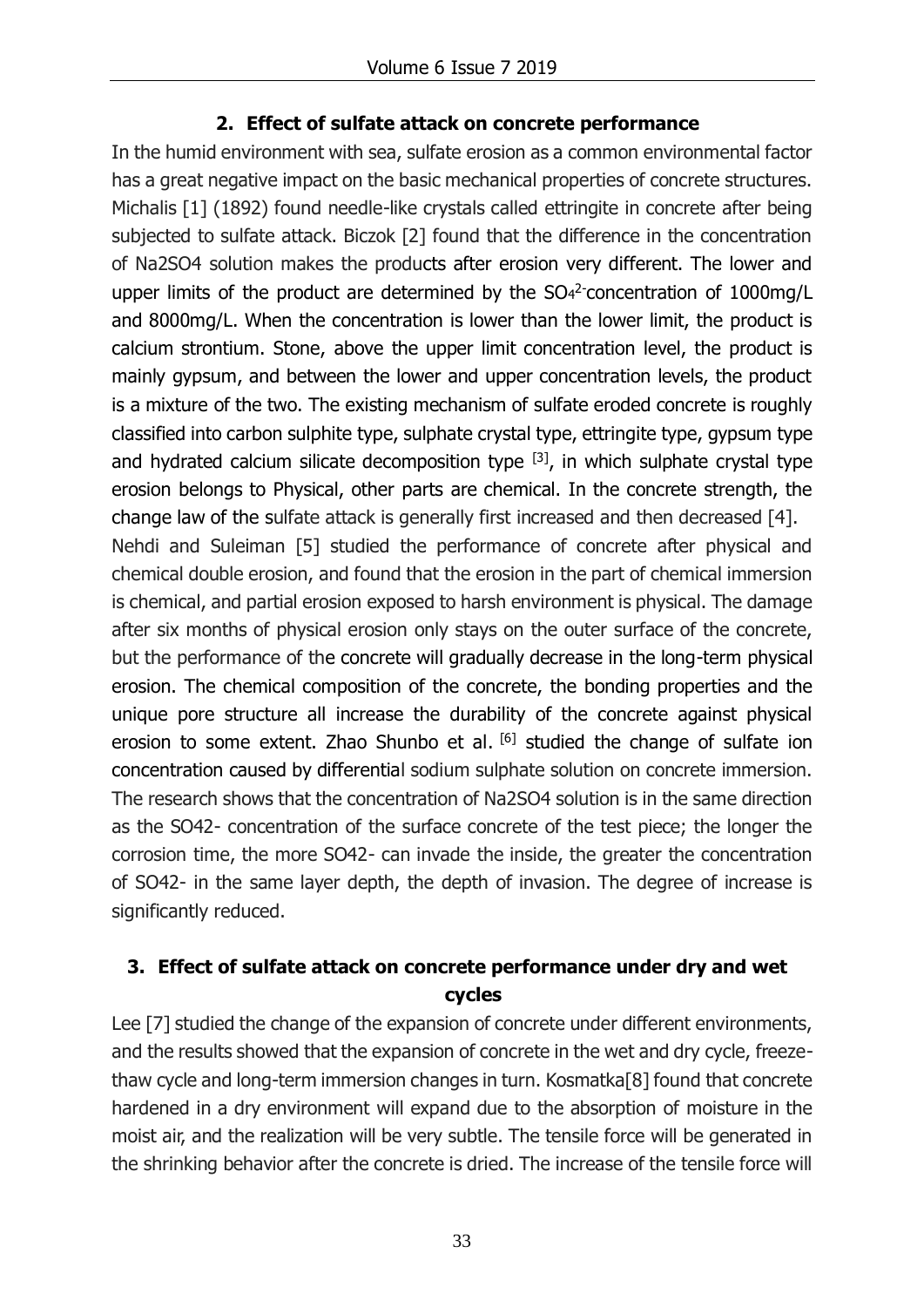produce more than the concrete resistance. The destructive force of the tensile strength, the more the cumulative force of the destructive force, the more the internal crack increases, and the increase of the penetration force will cause the damage of the concrete. Sahmaran et al. [9] found that the erosion in a single sulfate environment was less than the degree of erosion under the combined effect of sulfate and dry-wet cycles.

Yang Quanbing et al.[10] studied the effect of sulfate crystallization on coagulation performance under dry and wet cycles. It was found that sulphate crystallization has great destructive effect on concrete structure, leading to its flaking. The frequency of the wet and dry cycle and the concentration of the sulfate change in the same direction as the expansion force of the concrete. According to Gao Rundong [11], the loss of concrete under dry and wet cycles mainly comes from the swelling erosion of ettringite in humid environment and the crystallization pressure of water and salt in drying. Wang Hailong [12] studied the microscopic changes of eroded concrete by experimental SEM images, and found that the damage of concrete under the dry and wet cycle of sodium sulfate is the result of the interaction between erosion products and sulphate crystal expansion.

Guo Zhongqun [13] carried out a combination test of dry and wet cycles with chloride salt, dry and wet cycle and sulphate, and three different environmental factors of dry and wet cycle with chloride salt and sulphate, and studied the change of mechanical properties, indicating dry and wet cycle. It will destroy its internal pore structure and accelerate the erosion of concrete salt solution. Cody [14] studied the change of the expansion of concrete in Na2SO4 solution in three different environments. The study found that the concrete has the largest amount of expansion under dry and wet cycles. Rivard et al. [15] analyzed the changes in the alkali concentration of concrete pores caused by the dry-wet cycle. The results showed that the alkali concentration of the pores decreased by 34-61% after the dry-wet cycle.

### **4. Effect of load and sulfate attack on concrete performance**

The effect of sulfate alone combined with loading and sulphate on the diffusion of sulfate ions inside the concrete is different. Schneider [16] studied the variation of the properties of concrete under the load of sulphate under load, and found that the performance of concrete under sulfate attack has a great influence on the level of compressive stress. The effect of different compressive stress range is very Big difference. 0.275 is the lower limit of compressive stress and 0.65 is the upper limit of compressive stress. When the compressive stress is at the level above the upper limit point of 0.65, the greater the compressive stress, the higher the damage rate of sulfate to concrete. When the stress level is below the lower limit of 0.275, the damage of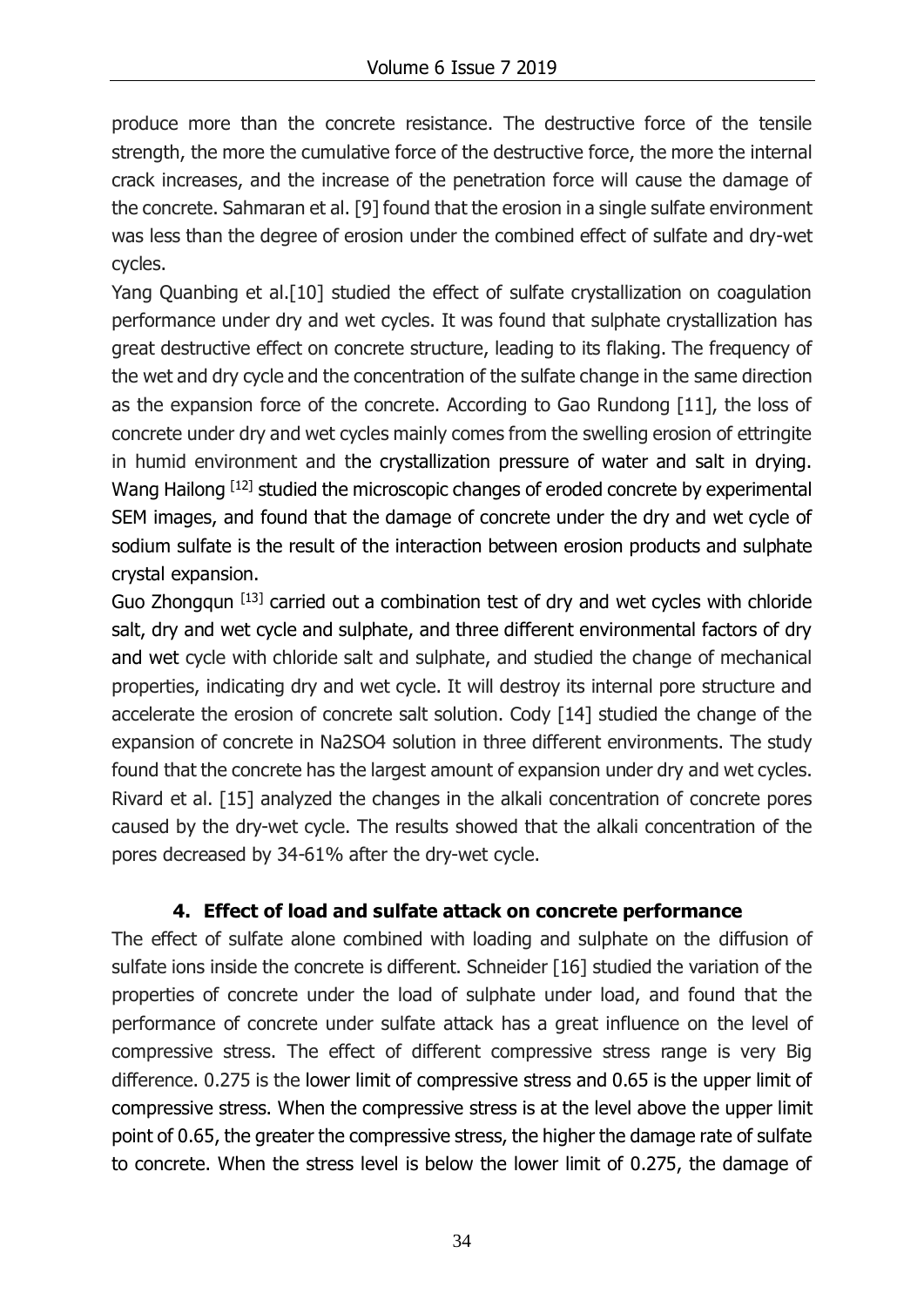sulfate to concrete will follow. The compressive stress increases and decreases, which plays a partial protection role. The greater the compressive stress, the more the damage effect of the compressive stress on the concrete is, the greater the compressive stress is between the lower limit of the boundary point of 0.275 and the upper limit of the boundary point of 0.65.

WG Piasta et al. [17] found that compressive stress is coupled with sulphate. In fact, compressive stress appears to reduce the expansion effect caused by sulphate to some extent and improve the corrosion resistance of concrete. Xing  $F^{[18]}$  shows that The load will increase the impact of the degree of concrete damage caused by sulfate attack and the effect of expansion. Yu  $^{[19]}$  analyzed the coupling effect of sulfate attack and dynamic heat load. The research shows that the durability of concrete is affected by the concentration and stress level of the salt solution. The dynamic heat load makes the cracking earlier than the original case, making The rate of diffusion of sulfate ions is higher. Gao  $[20]$  and Yang  $[21]$  studied the coupling effect of sulfate solution erosion and long-term load. Studies have shown that long-term load can accelerate the attack of sulfate. Chen  $[22]$  studied that in the case of sulfate attack, the change of stress level is the same as the change direction of concrete by sulfate attack. Compared with short-term load, the compressive stress and tension of long-term load have great influence on concrete damage. obvious. Mu Ru  $[23]$  and other studies found that the performance of concrete in 5% Na2SO<sup>4</sup> solution will increase the corrosion rate of concrete with the increase of load. The longer the load exists, the more obvious the impact will be. The degree of damage inside the concrete will increase due to the presence of long-term loads in the presence of medium, and the rate of deterioration of concrete performance will increase. Lin Yumei [24] studied the corrosion of seawater on concrete under load, and analyzed that the compressive stress caused damage to the mechanical properties of concrete, accelerated the corrosion degree of concrete, and the degree of corrosion of compressive stress was deformed. The performance has a greater impact on the intensity. V.Zivica<sup>[25]</sup> studied the corrosion of cement mortar in sulphate solution under compressive load. The results show that the corrosion effect of sulphate solution on cement mortar under load is obvious and has great influence. At the same time, the effect of water on concrete performance is not obvious, and the impact is small. Within 60% of the compressive load, the strength of the concrete increases and the porosity decreases, which is due to the fact that the compressive stress inhibits the expansion and the extent of the crack. Teng Haiwen et al. [26] found that the synergistic effect of sulfate erosion and bending stress is found. The bending compressive stress accelerates the rate of sulfate attack on concrete erosion. The higher the level of compressive stress, the higher the failure rate. fast.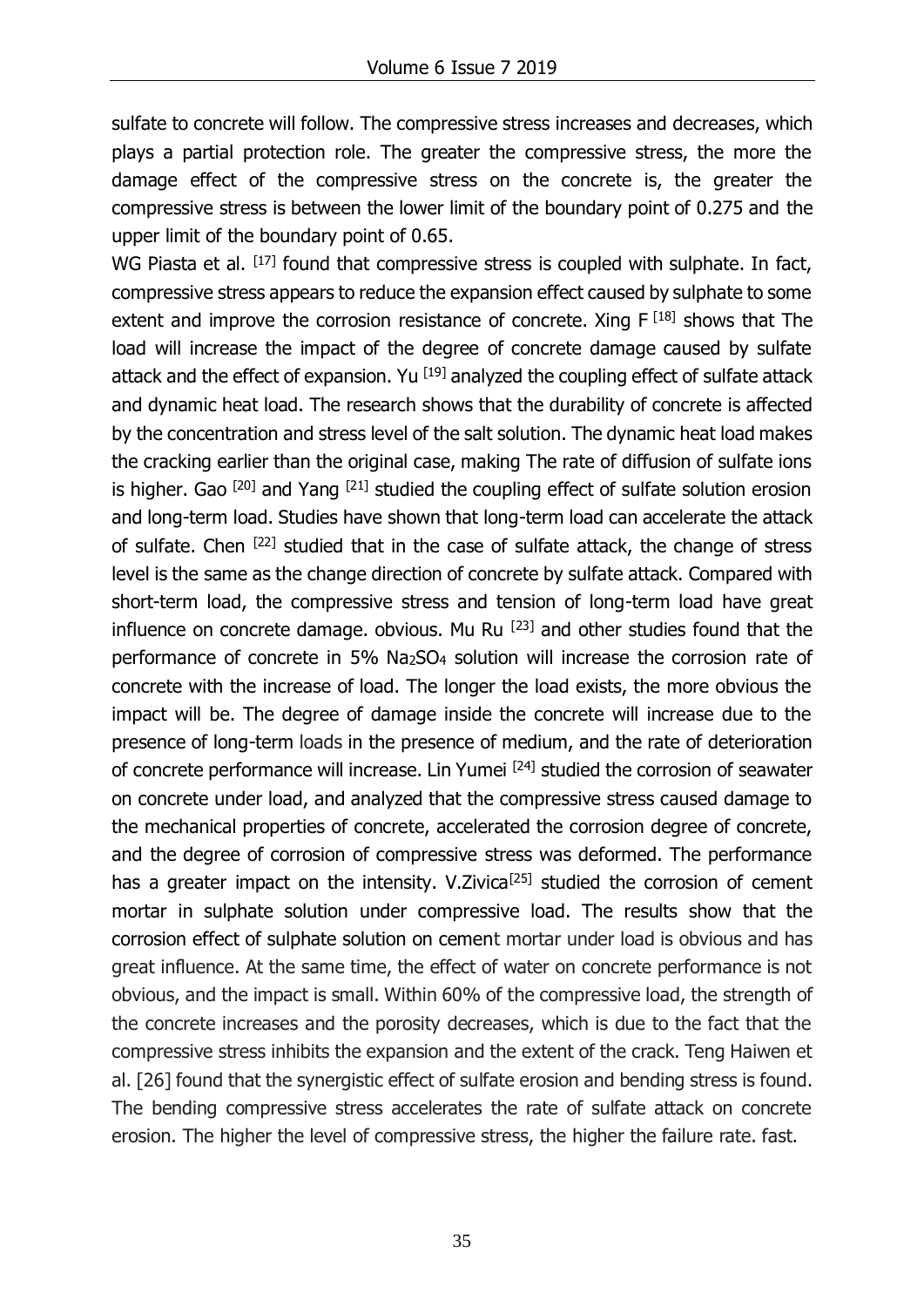#### **5. Existing problems and research prospects**

In the existing research, the research results of concrete durability have gradually improved, and the research on the influence factors, test methods and performance testing methods of concrete under the action of single environmental factors is also effective. Most of the existing studies only consider the effects of single acting load, sulfate attack, etc., and the use of single concrete performance testing methods. The single-factor concrete durability standard test and testing method are difficult to fully reflect. The working condition of concrete in the actual environment. After understanding the current research status, how to use the current test equipment and test methods to conduct concrete performance test under different environmental conditions is of great significance under the existing test conditions.

In the current research, the domestic and international characterization methods for concrete durability are mainly macroscopic indicators such as apparent flaking amount, dynamic elastic modulus and compressive strength loss, and high-spectral analyzers are used to analyze the microscopic changes of concrete and the integration with macroscopic properties. There are few evaluation studies, especially the study of the variation law of concrete under the environment of load and sulfate attack. Therefore, considering the coupling of load and sulfate erosion, the comprehensive evaluation and analysis of the durability of concrete from the perspective of macroscopic and microscopic changes has important research significance.

#### **References**

- [1]Lorente S, Yssorche-Cubaynes M P, and Auger J. Sulfate transfer through concrete: migration and diffiusion results [J]. Cement and Concrete Composites, 2011,33(7): 735- 741.
- [2]Biczok, Imre. Concrete corrosion and concrete protection[M]. Kiado, 1967.
- [3]Feng Naiqian, Xing Feng, Liu Chongxi. Durability of concrete and concrete structures[J]. Concrete and Cement Products, 2009(2): 4-4.
- [4]Sarkar S, Mahadevan S, Meeussen J C L, et al. Numerical simulation of cementitious materials degradation under external sulfate attack[J]. Cement & Concrete Composites, 2010, 32(3):241-252.
- [5]Suleiman A R, Soliman A M, Nehdi M L. Effect of surface treatment on durability of concrete exposed to physical sulfate attack[J]. Construction & Building Materials, 2014, 73:674- 681.
- [6]ZHAO Shunbo, YANG Xiaoming. Experimental study on diffusion and distribution of sulfate ion in eroded concrete[J]. China Harbour Construction, 2009, 2009(3):26-29.
- [7Lee H. Reduction of Concrete Expansion by Ettringite Using Crystallization Inhibition Techniques[J]. Environmental & Engineering Geoscience, 2003, 9(4):313-326.
- [8] Kosmatka S H. Qian Jue and other translations. Concrete design and control [M]. Chongqing: Chongqing University Press, 2005.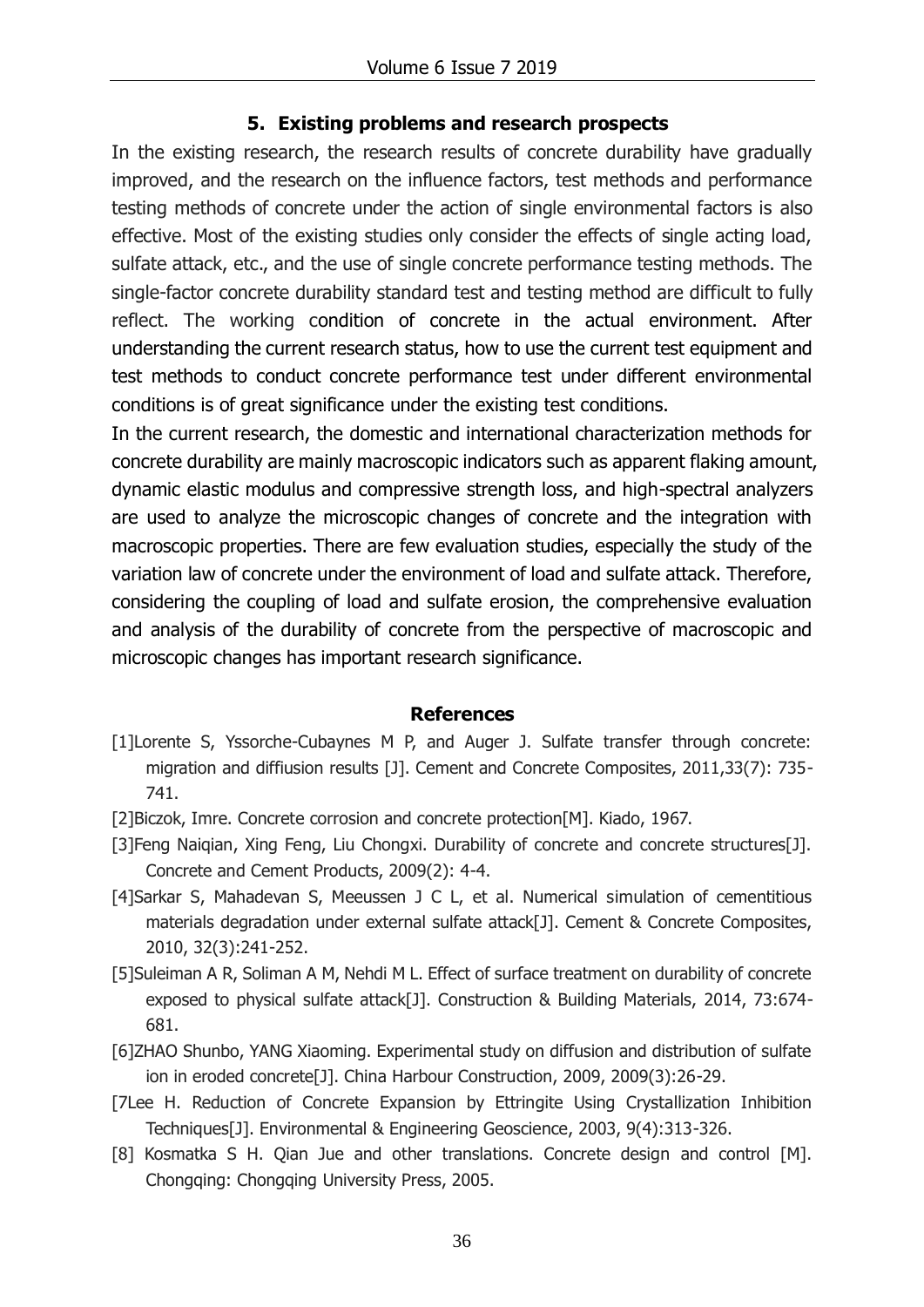- [9] Steven H. Kosmataka, Beatrix Kerkhoff, William C. Panarese. Concrete Design and Control [M]. Chongqing University Press, 2005.
- [10]Yang Quanbing, Yang Qianrong. Effect of sodium sulphate crystallization on concrete failure[J]. Journal of The Chinese Ceramic Society, 2007, 35(7): 877-880.
- [11]Gao Rundong, Zhao Shunbo, Li Qingbin, et al. Experimental study on degradation mechanism of concrete sulfate attack under dry and wet cycles[J]. China Civil Engineering Journal, 2010(2): 48-54.
- [12] Wang Hailong, Dong Yisen, Sun Xiaoyan, et al. Mechanism of deterioration of concrete by sulfate attack in dry and wet alternate environment[J]. Journal of Zhejiang University (Engineering Science), 2012, 46(7): 1255-1261.
- [13]GUO Zhongqun. Change law and prediction of concrete mechanical properties under different environmental conditions [D]. Jiangxi University of Science and Technology, 2013.
- [14]Cody R.D., Cody A.M., Spry P.G., Lee H. Reduction of concrete deterioration by ettringite using crystal growth inhibition techniques [R]. Department of Geological and Atmospheric Sciences, Iowa State University, 2001.
- [15]Rivard P, Bérubé M A, Ballivy G, et al. Effect of mineral admixtures on durability of concrete in wetting-drying cyclic sulfate sulfate environment[J]. Cement & Concrete Research, 2003, 33(6):927-929.
- [16]Piasta W G, Schneider U. The behaviour of concrete under Na2SO4 solution attack and sustained compression or bending[J]. Magazine of Concrete Research, 1991, 43(157):281-289.
- [17]Piasta W G, Schneider U. Deformations and elastic modulus of concrete under sustained compression and sulphate attack[J]. Cement & Concrete Research, 1992, 22(1):149-158.
- [18]Xing F, Huang Z, Dong B Q, et al. Study on the Sulfate Corrosion of Concrete under the Action of Loading[J]. Key Engineering Materials, 2009, 400-402:175-180.
- [19]Yu. Demei, Bowen Guan, Rui Xiong, Zhuangzhuang Liu, Sulfate stack of Portland cement concrete under dynamic flexuralloading: A coupling function, Constr. Build. Mater. 115 (7) (2016) 478–485.
- [20]Jianming Gao, Yu. Zhenxin, Luguang Song, Tingxiu Wang, Wei Sun, Durability of concrete exposed to sulfate attack under flexural loading and drying-wetting cycles, Constr. Build. Mater. 39 (2) (2013) 33–38.
- [21]Ding-yi Yang, Jing-jing Luo, The damage of concrete under flexural loading and salt solution, Constr. Build. Mater. 36 (2012) 129–134.
- [22]Chen S, Zheng M, Liao W, et al. Corrosion fatigue properties of high performance concrete[J]. Journal of Wuhan University of Technology-Mater. Sci. Ed. 2005, 20(2):119- 122.
- [23]MU Ru, SUN Wei, YAN Changwen. Sulfate attack of high strength concrete under load[J]. Industrial Construction, 1999, 29(8): 52-55.
- [24] Lin Yimei, Feng Lin. Experimental study on stress corrosion of concrete in seawater[J]. Journal of Hydraulic Engineering, 1995(2): 40-45.
- [25]V. Živica, V. Szabo. The behaviour of cement composite under compression load at sulphate attack[J]. Cement\s&\sconcrete Research, 1994, 24(8):1475-1484.